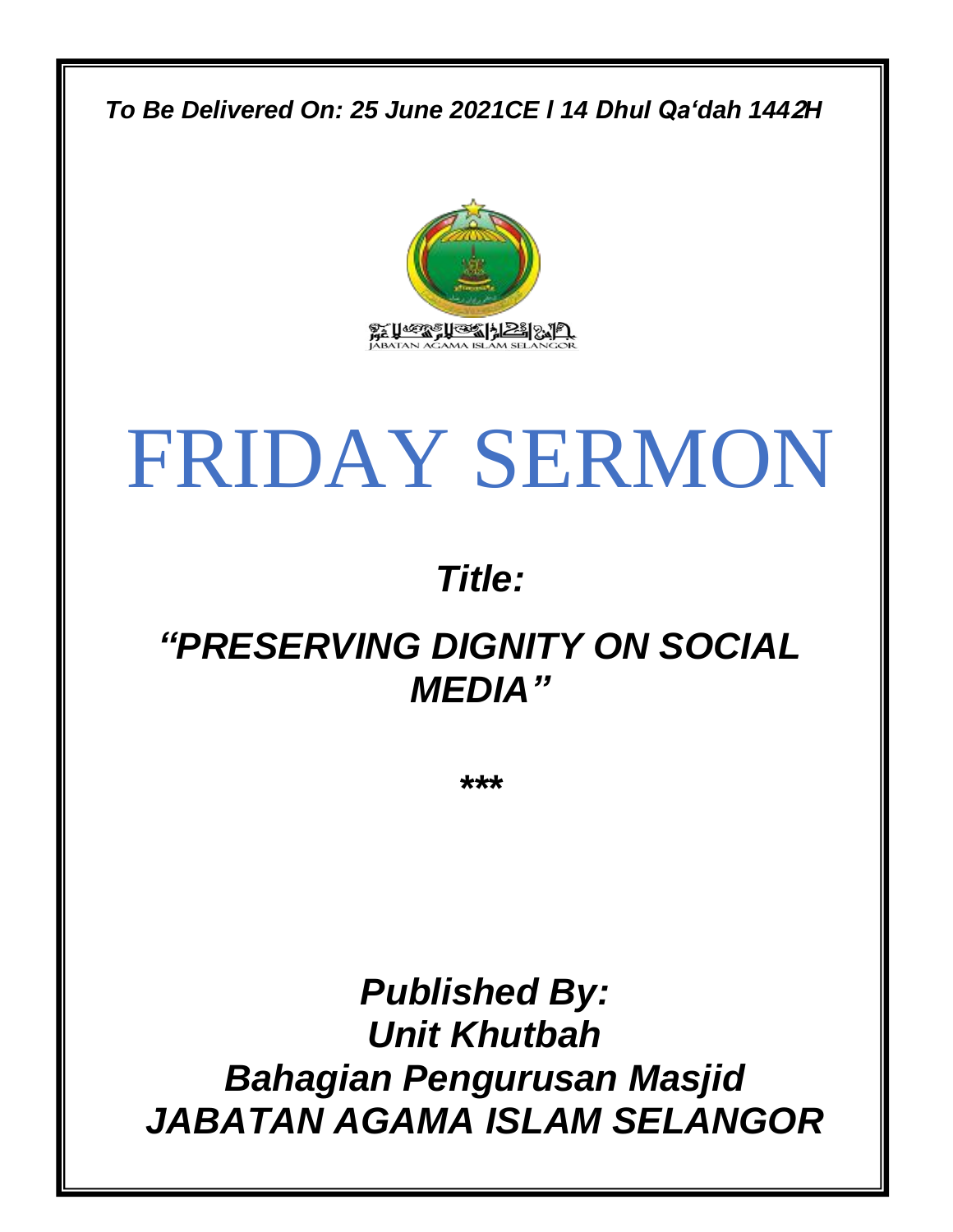

# *"PRESERVING DIGNITY ON SOCIAL MEDIA"*

 $\frac{1}{2}$ ن<br>ا اَلْحَمْدُ لِلَّهِ الْقَائِل: ُ<br>ُ' ْ  $\overline{\phantom{a}}$ ْ  $\overline{\phantom{a}}$  $\frac{1}{2}$ ْ َ ل ِ<br>ہ و وا ب ْ ُو ِ قْرَ  $\ddot{\ddot{\mathbf{3}}}$  $\ddot{\cdot}$ تَقَرَبُواْ ٱلزِّنَّ  $\ddot{\cdot}$ ِ<br>ن ں<br>\* لزَّنِّي إِنَّهُ و<br>لم ىيە<br>ب إِنَّهُو ֦֧֦<br>֡֡֜֜֜֜֜֜֜֜֜֜֜֜֜֜֜֜֜֜֜֜֜<br>׀ بِيلا ِ<br>س سک َ<br>ء ء ر<br>آ ا ِ<br>س بر<br>سد ِرِ و ֦֧֧֧֧֧֝֟֓֕֓֝֓֝֓֝֓֝֓<br>֧֧֧֧֧֧֧֧֧֝֬֝֓֝֬֓֝֬֟֓֝֬֟֓֝ ة  $\tilde{\cdot}$ ِّحش َٰ  $\ddot{\cdot}$ ف .<br>? ن كَانَ فَـُحِشَةً وَسَاّءَ سَبِيلًا (٣) ا ۠<br>ؙ أَشْهَدُ أَنْ لَّا إِلَهَ إِلَّا اللَّهُ وَحْدَهُ لَا شَرِيكَ لَهُ وَأَشْهَدُ أَنَّ مُحَمَّدًا عَبْدُهُ  $\ddot{\phantom{0}}$ ِ<br>ا ً<br>زار<br>ما ۠<br>۠  $\ddot{\phantom{0}}$ ر<br>پنج ์<br>-<br>4  $\tilde{\mathbf{r}}$  $\frac{1}{2}$ ِ<br>الح ፟<br>፞  $\frac{1}{1}$  $\frac{1}{2}$ ء<br>أ ๋<br>፞ ِ<br>ا ់<br>រ .<br>م ً<br>ا ั<br>ถ ๋<br>ጎ َ  $\ddot{\phantom{0}}$ ِ<br>ُا ً<br>زار<br>د ْ سہ<br>تہ  $\tilde{\cdot}$ ِ<br>ر  $\mathbf{r}$  $\sum$ ે<br>ક્ર وَرَسُوْلُهُ. اَللَّهُمَّ صَلِّ وَسَلِّمْ عَلَى سَيِّدِنَا مُحَمَّدٍ وَعَلَى ءَالِهِ وَأَصْحَابِه ِّ  $\overline{r}$  $\frac{1}{2}$ ั้<br>จ ر<br>ر<br>ر ً<br>ا  $\overline{a}$ ر<br>م ይ<br>የ ֦֧֦֧֦֧<u>֦</u> ر<br>ر<br>ر  $\frac{1}{2}$  $\frac{1}{2}$ ً<br>آ ِ<br>م  $\frac{1}{2}$ <u>لم</u> ั<br>ว ๋<br>ጎ ا<br>با ِّ  $\frac{1}{2}$  $\frac{1}{2}$ ً<br>آ ِ<br>م  $\ddot{\phantom{0}}$  $\overline{\phantom{a}}$  $\ddot{\phantom{0}}$  $\tilde{\cdot}$  $\ddot{\phantom{0}}$ أَجْمَع<u>ِيْن</u>َ. ់<br>|<br>|  $\frac{1}{2}$ ֧֧֧֧֧֦֝֟֟֟֟֟֟֟֟֟֟֟֟֟֟֟֕֓֕֓֕֕֓֕֓֕֓֕֓֕֓֕֓֕֝֟֓֟֓֝֟֓֟֓֟֓֕֝֟֓֟֓֟֓֝֟֓֝֬֟ .<br>أَمَّا بَعْدُ، فَيَا أَيُّهَا الْمُسْلِمُونَ! اِتَّقُواْ اللَّهَ! أُوْصِيكُمْ وَإِيَّايَ بِتَقْوَى اللَّهِ  $\frac{1}{1}$  $\ddot{\cdot}$ ر<br>ا ំ<br>។  $\ddot{\cdot}$ ี<br>วั  $\frac{1}{2}$  $\frac{1}{2}$  $\ddot{\phantom{0}}$ ֦֧֦֧֦֧֦֧֦֧֦֧֦֧֦֧֦֧֦֧֦֧֦֧֦֧<br>**֧**  $\ddot{\phantom{0}}$  $\frac{1}{2}$ َ |<br>;<br>;  $\tilde{\cdot}$ <u>ل</u> ٝ<br>ؙ ُ<br>مان<br>ا ់<br>ព្ ُ<br>ُ  $\frac{1}{2}$  $\ddot{\phantom{0}}$ ›<br>ጎ مَّهَا الْمُأْ ِ<br>مَا<br>مرا <sup>ب</sup>ُ<br>• .  $\ddot{\phantom{0}}$ ؾڤۅڹؘ  $\frac{1}{2}$ ا<br>أبقا ُ<br>ا فَقَدْ فَازَ الْمُ  $\ddot{\cdot}$  $\ddot{\cdot}$ ْ  $\frac{1}{2}$  $\ddot{\cdot}$ قَالَ اللَّهُ تَعَالَى: يَ ً<br>الم َ  $\ddot{\phantom{0}}$  $\ddot{\mathbf{r}}$ َٰ يَايَّهَا ِ<br>م ه و<br>د ت<br>ڊ ِ<br>ج ي<br>أَيُّهَا ٱلَّذِينَ لَّذِينَ ِ<br>م ام َ<br>ء ءَامَنُوا آتَقُوا ْ ُو ْ ور ِ<br>په تَّقُوا ا ہے<br>آکھ للَّهَ حَقَّ تُقَاتِهِ  $\ddot{\mathbf{r}}$ يَّةَ و<br>به ىر<br>بە قی  $\tilde{\phantom{a}}$ حَقَّ ثَقَاتِهِۦ  $\frac{1}{\alpha}$ وَلَا تَمُوثُنَّ إِ  $\ddot{\phantom{0}}$ مُوتَنَّ و<br>به و<br>م  $\ddot{\cdot}$ تَمُوثُنَّ إِلَّا ِ<br>الإ

.<br>\* ر<br>مَّسۡلِمُونَ و نتُم مَّ و<br>به ِ<br>ج أ ر<br>م وَانْتُم مُّسۡلِمُونَ ۞ ۚ

# **Dear blessed Muslims,**

Let us altogether strive to increase our *taqwa* of Allah by abiding all of His Commands and avoiding all of His prohibitions. With such determination and *istiqaamah* (steadfastness) in performing *'ibaadah* (worship), may we become among slaves having utmost *taqwa* in the Sight of Allah.

Today, I will be expounding on the topic of *"PRESERVING DIGNITY ON SOCIAL MEDIA."*

<sup>&</sup>lt;sup>1</sup> al-Israa' 17:32.

<sup>2</sup> Aal 'Imraan 3:102.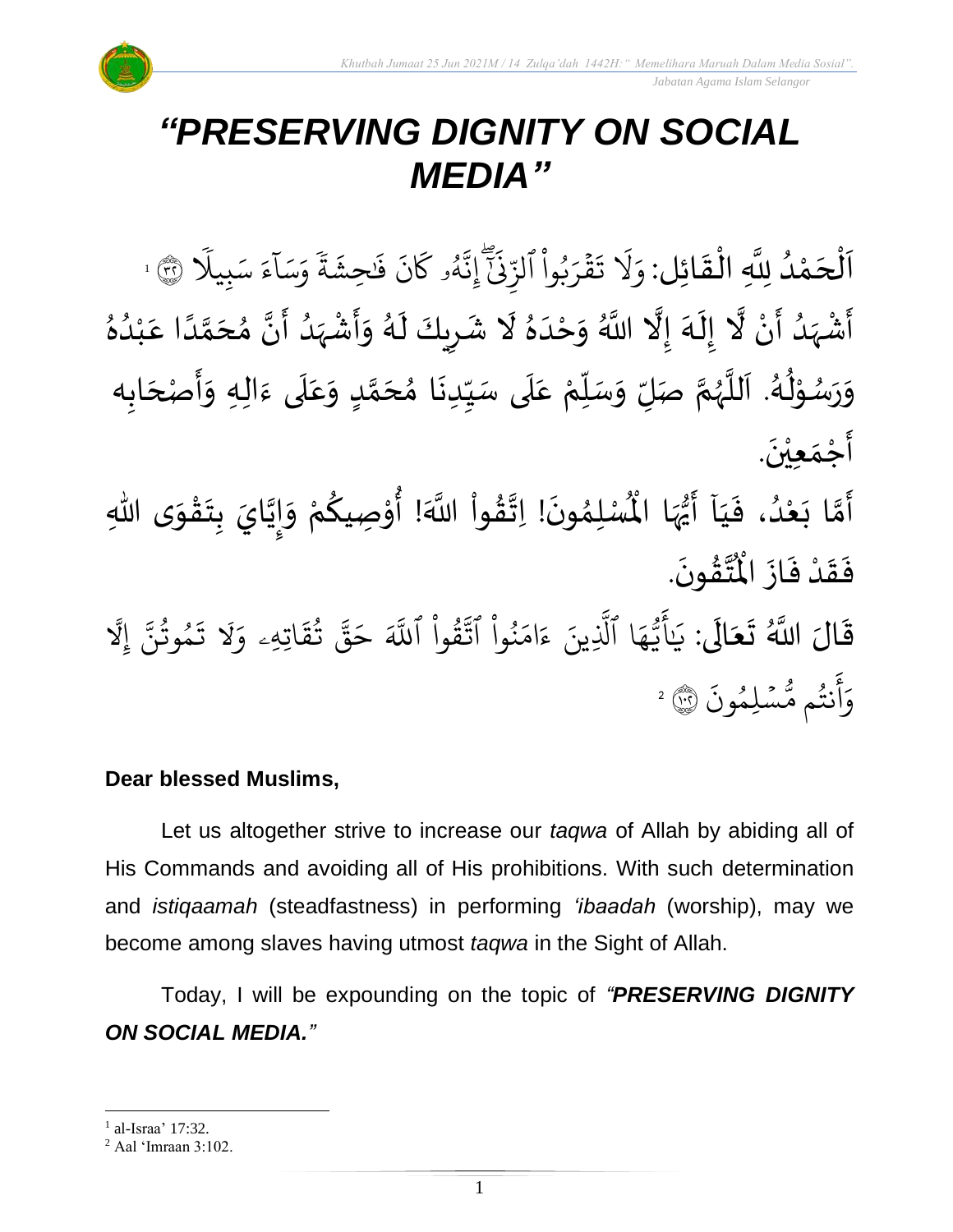

### **Dear beloved audience,**

The Islamic *Sharee'ah* that was revealed upon mankind has certain purpose and objectives. It is this purpose and objectives that are known as *maqaasid ash-sharee'ah*. It intends to bring about *maslahah* (general benefit) and reject harm in the human lives. It is for this reason that Islam is a religion that prevents mankind from committing harm and destruction.

Allah *Subhaanahu Wa Ta'aala* mentions in verse 54 of soorah al-An'aam:

> ... كَتَبَ رَبُّكُمْ عَلَىٰ نَفْسِهِ  $\ddot{\cdot}$  $\ddot{\cdot}$ يُّڪُمْ عَلَىٰ ذَ َٰ  $\ddot{\phantom{a}}$ و ِ ر بَ َ ت ر<br>م كَتَبَ رَبُّكُمْ عَلَىٰ نَفۡسِهِ ا  $\tilde{\mathbf{r}}$ ة م<br>ح لرَّحْمَةَ...

# *"…Your Lord has decreed upon Himself mercy..."*

Islamic law is from the mercy of Allah upon mankind. Everything that has been commanded will bring about *maslahah* for mankind, and everything that He forbade is to prevent harm from being inflicted upon human beings.

Among the objectives within the Islamic *Sharee'ah* is to preserve the dignity from anything that could disgrace and destroy the image of the Muslim or Muslimah. Because of that, whatever action that can tarnish one's dignity such as *qadhaf*, which is accusing a chaste Muslimah of committing adultery, denouncing, slandering, and exposing the fault of others and its like, are all prohibited so that human dignity is preserved.

The obligation to preserve dignity was mentioned clearly in the *hadeeth* of Abu Hurayrah *radiyAllaahu 'anh*, where the Prophet  $\ddot{\mathcal{E}}$  said: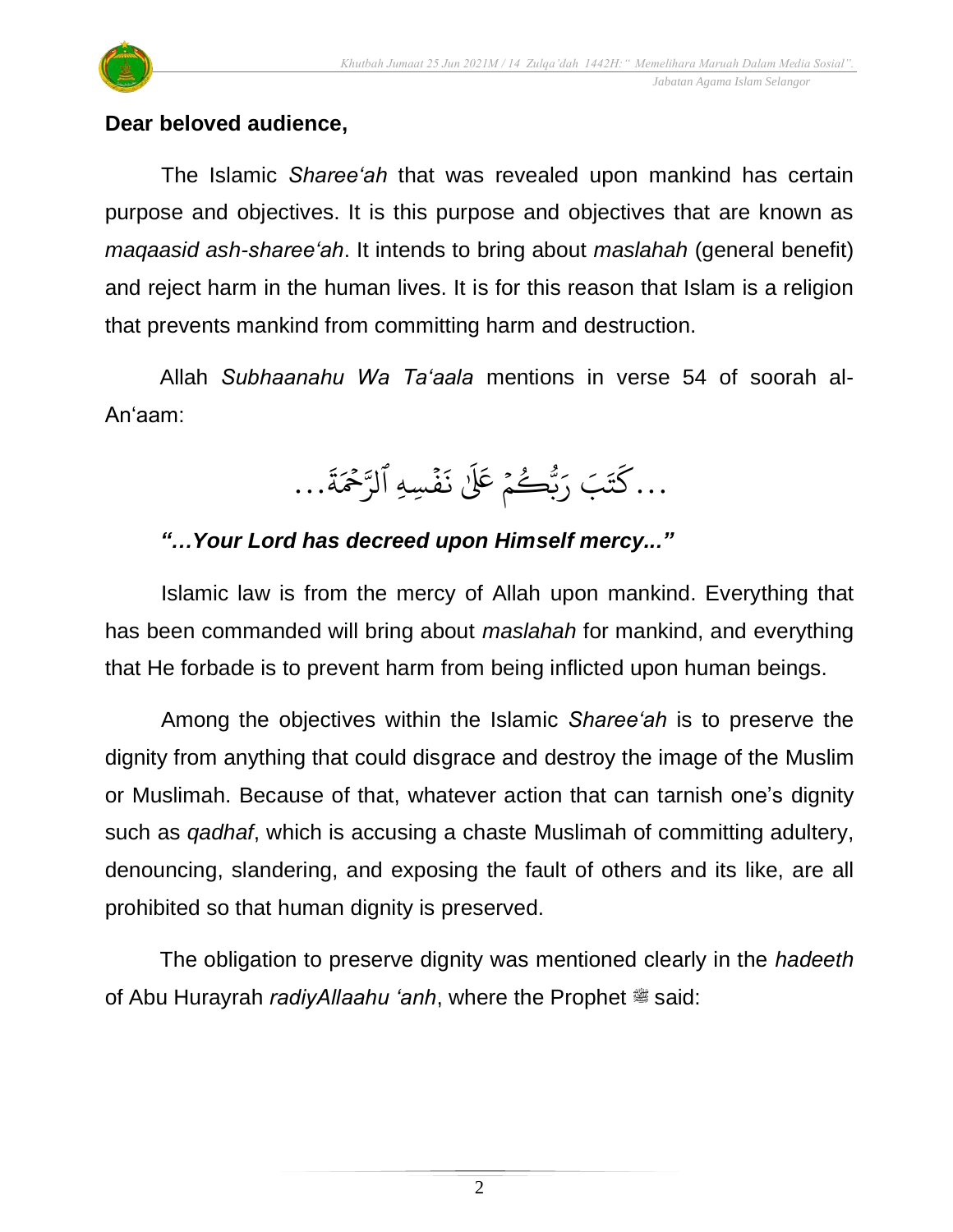

 $\ddot{\phantom{0}}$ .<br>بِحَسْبِ امْرِئٍ مِنَ الشَّرِّ أَنْ يَحْقِرَ أَخَاهُ الْمُسْلِمَ، كُلُّ י<br>י  $\overline{\phantom{a}}$ ِ<br>م  $\frac{1}{2}$ الشَّرِّ أَنْ يَحْقِرَ أَخَاهُ الْمُ بر<br>▲  $\ddot{\phantom{0}}$  $\frac{1}{2}$  $\frac{1}{2}$ ْ  $\ddot{\phantom{0}}$ ْ  $\frac{1}{2}$ ِّ ر ن<br>په د<br>گر .<br>: دَمُهُ وَمَالُهُ وَعِرْضُهُ ُ  $\frac{1}{2}$ د<br>گ  $\ddot{\hat{r}}$  $\frac{1}{2}$  $\frac{1}{2}$ :<br>م  $\frac{1}{2}$  $\sim$  $\overset{\circ}{\blacktriangle}$ رِحِ رَامٌ<br>لْمُسْلِمٍ حَرَامٌ  $\frac{1}{2}$  $\overline{\phantom{a}}$ ز<br>لْمُسْلِمٍ عَلَى الْمُ  $\overline{\mathbf{a}}$  $\frac{1}{2}$ اْل

*"It is evil enough for a man to hold his Muslim brother in contempt. The whole of a Muslim is inviolable for another Muslim: his blood, his property, and his honor."*

*(Muslim)*

### **Respected audience,**

The borderless world today has witnessed the emergence of various websites and social media outlet that becomes a platform in seeking friendship and having discussions with fellow human beings, with great ease and instantly. Humans that are located thousands of miles away can easily communicate with others at such rapid speed.

Today, with social media platforms such as Facebook, Blogspot, Instagram, Twitter, WhatsApp and many more, they have become a necessity within the human lives. Moreover, around the clock there will be news, stories, as well as musings that are shared within those medium, in garnering attention from all acquaintances that had encountered the status shared.

Islam is not a religion that obstructs progress within the human lives, while on the contrary, Islam is a religion that calls for progress. However, Islam does not only prioritize progress from the aspect of development and technology alone, but aspects of spirituality, human capital, and *akhlaaq* (character) are also greatly emphasized in Islam, in balancing with the external progress.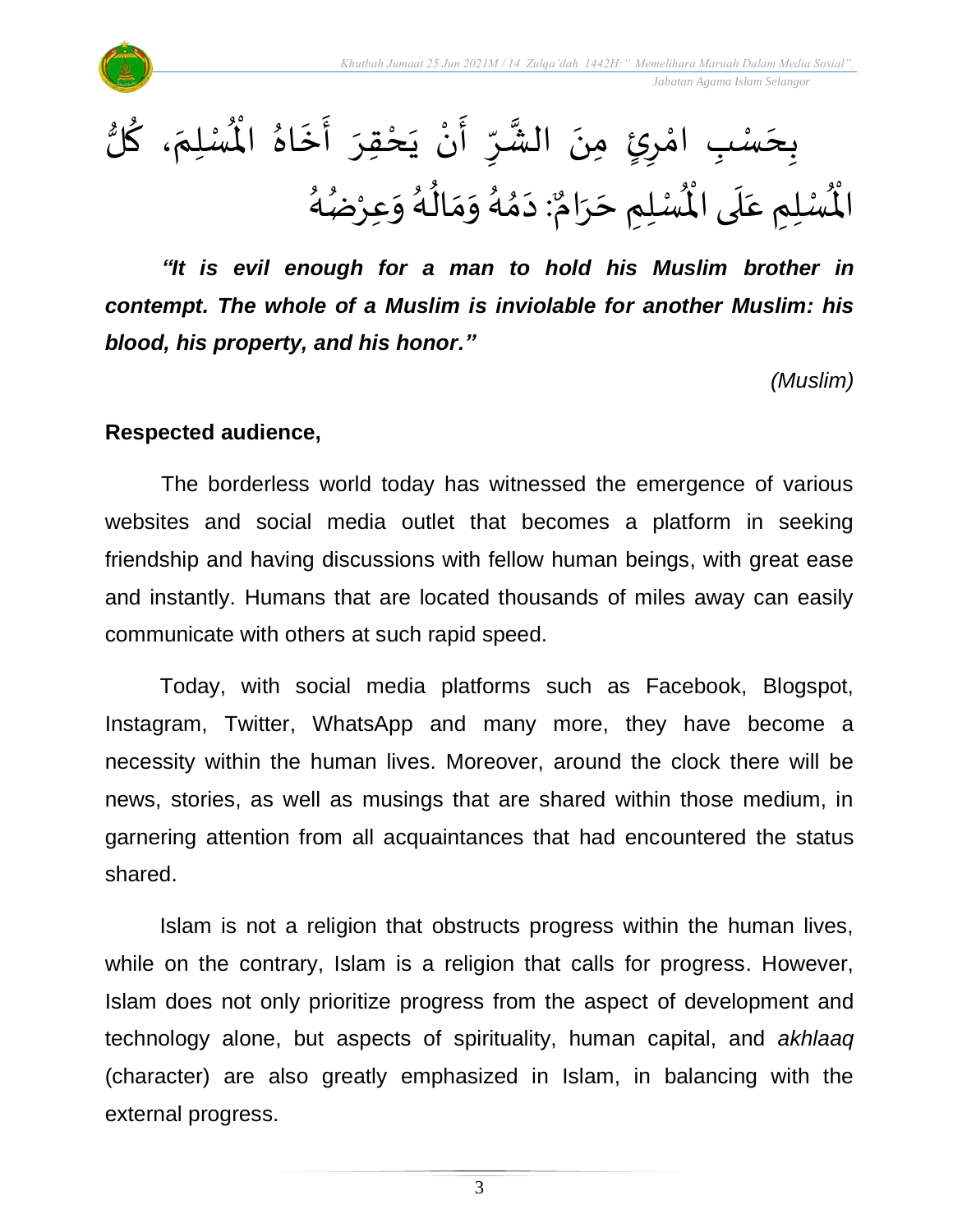



#### **Dear esteemed Muslims,**

The current phenomenon whereby there is no longer confidentiality among social media users is like a disease that is rapidly spreading. Such phenomenon reveal that humans no longer possess shame and bashfulness within themselves. When there is no longer shame, then there is no more safeguarding of honor and dignity.

We always read about social media users pleading for love in their uploaded status, lovey-dovey in the social media just to show their romantic relationship. Moreover, there are even indecent images displayed, whether specifically intended for their sweethearts or for the general public.

This type of behavior truly reflects the damage inflicted upon the values and dignity of a Muslim. This is what is deemed as medium sans confidentiality, where all matters including intimate issues are revealed in their uploaded status just to garner a high number of "likers".

This is the matter that concerns us all for it truly reflects upon human beings that are devoid of civilization, having no boundaries in the matters of life and socializing. How true are the words of Prophet Muhammad  $\ddot{\ddot{\bf s}}$ mentioned in the *hadeeth* of Abu Mas'ood *radiyAllaahu 'anh*:

إِدِنَّ مِمَّا أَدْرَكَ النَّاسُ مِنْ كَلَامِ النُّبُوَّةِ الْأُولَى : إِذَا لَمْ ْ  $\tilde{\mathbf{r}}$  $\ddot{\cdot}$  $\ddot{\phantom{0}}$ ُ ْ نَّ مِمَّا أَدْرَكَ النَّاسُ مِنْ كَلَامِ النُّبُوَّةِ الْأُ ر<br>^ ُ ُ<br>منابع<br>منابع  $\sum_{i=1}^{n}$  $\frac{1}{2}$ ์<br>-<br>-ْ .<br>.  $\tilde{\tilde{}}$ َ<br>و  $\ddot{\phantom{0}}$ ؙ<br>۠  $\ddot{\cdot}$ ั<br>ด َ י<br>י تَسْتَحْيِ فَاصْنَعْ مَا شِئْتَ  $\ddot{\phantom{0}}$  $\ddot{\phantom{0}}$  $\zeta$ َ ់<br>:  $\frac{1}{2}$ ֦֧<u>֦</u>  $\ddot{\phantom{0}}$  $\ddot{\cdot}$ 

*"Verily, from what was learnt by the people from the speech of the earliest prophecy is: If you feel no shame, then do as you wish."*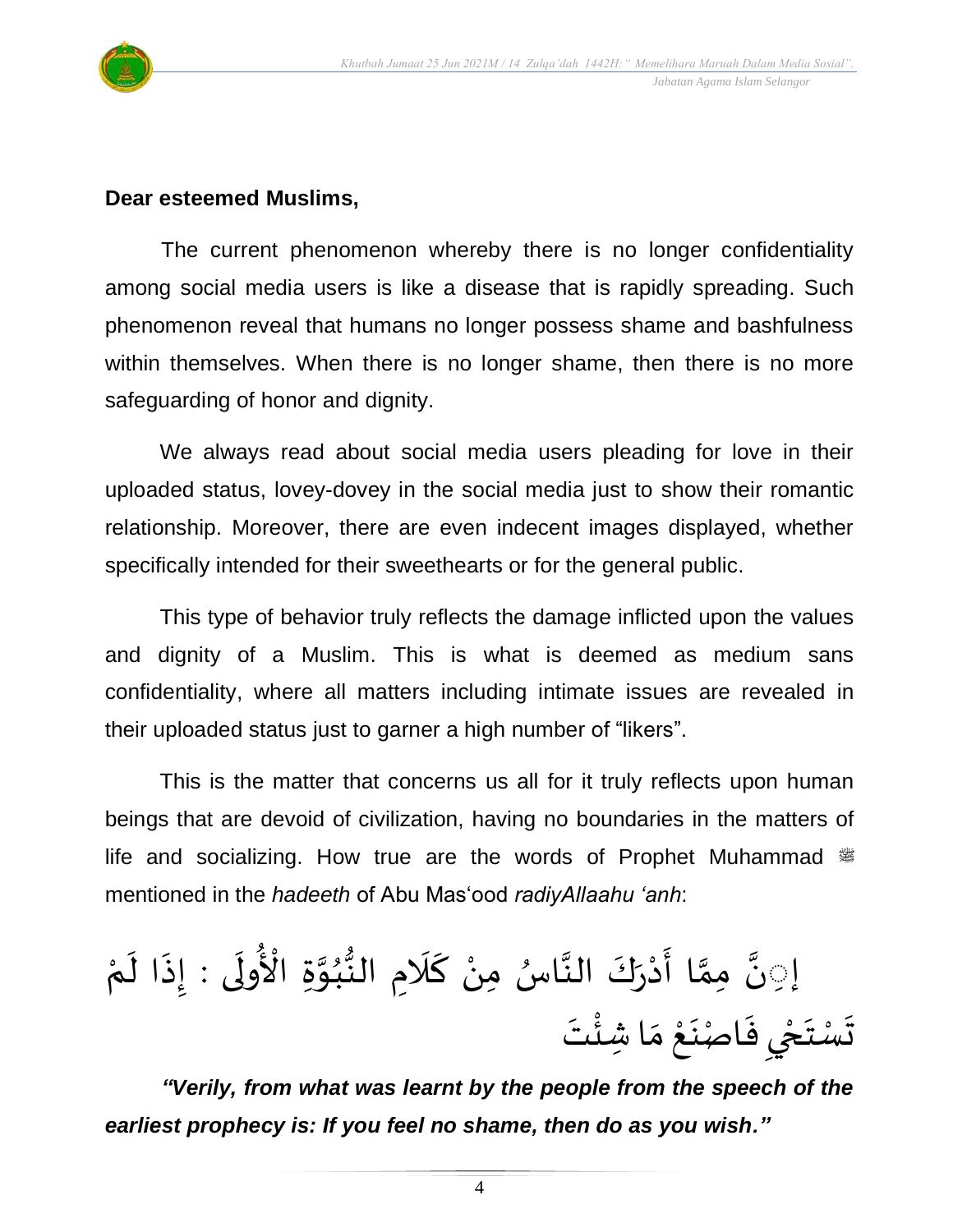

# *(al-Bukhaari)*

Hence, we can see how mankind live without any feeling of shame within themselves, as if returning to the time where humans were living without civilization. Furthermore, a civilization that is based solely on progress without the development of human capital is a civilization of ignorance (*jaahiliyyah*).

As a result of having no shame and bashfulness within, we see how loving couples would spew out flirtations through words that are arousing. Not to mention that social media has also become a medium where people would curse and slander one another, even exposing the fault of their Muslim brethren, just to slaughter the dignity of those whom they do not like.

Whereas clearly, Allah has commanded us to conceal the fault of our Muslim brethren in public. Abu Hurayrah *radiyAllaahu 'anh* narrated that Prophet Muhammad  $\ddot{\text{m}}$  said:

#### وَمَنْ سَتَرَ مُسْلِمًا سَتَرَهُ اللّهُ فِي الدُّنْيَا وَالآخِرَة  $\frac{1}{2}$  $\tilde{\phantom{a}}$  $\frac{1}{1}$ ْ  $\frac{3}{1}$ ्  $\ddot{\phantom{0}}$ بة<br>أ  $\frac{1}{\alpha}$ ๋<br>ጎ ्<br>स  $\ddot{\phantom{0}}$ بة<br>أ ْ  $\frac{1}{2}$  $\frac{1}{2}$

*"And whoever conceals the faults of a Muslim, Allah will conceal his faults in this world and in the Hereafter."*

*(Muslim)*

It is incumbent upon the Muslims to preserve their honor and the honor of their brethren, whether Muslims or not. Exposing the fault of others will cause enmity and disputes among mankind, where it could even cause *fitnah*.

Websites and social media should be utilized as mediums for *da'wah* (calling to Islam) and increasing one's knowledge, within the context of fostering good relationship with relatives and friends. Successful are the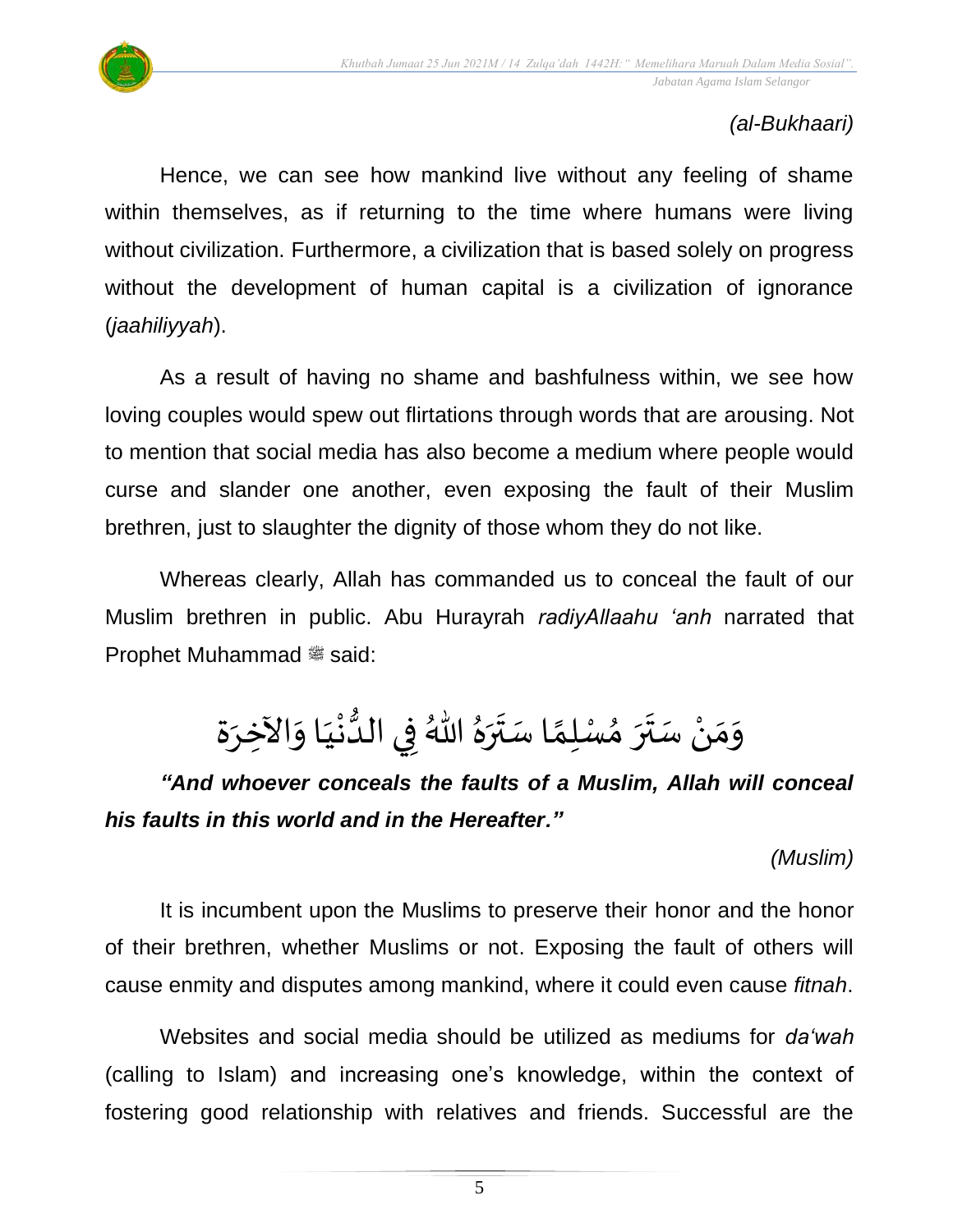

enemies when they are able to keep the Muslims inundated in worldly modernity to the point of losing their *imaan* (faith) and *taqwa*.

#### **Dearest audience,**

Several matters that must be given due attention in preserving dignity within the social media are:

1. It is *waajib* (obligatory) to cover the *'awrah* with perfection and not expose the *'awrah* in public.

2. Safeguard our language and utterances in our social media status. Do not expose the fault of others, create *fitnah*, insult others, and even making headway towards adultery.

3. Utilize the social media as a medium for *da'wah*, increasing one's knowledge, as well as strengthening *silaaturrahm* (relations) among Muslims.

ِّم ِّجي **ٔ** ِ<br>سَ ِّن الر ا  $\tilde{\cdot}$ يْطَ **ٔ** بر<br>په لَّهِ مِنَ الشَّ عُوْذُ بِاللَّهِ و<br>ڊ ْ و<br>م ِ<br>ج أ ِ<br>پَ إِنَّ ٱلَّذِينَ لَّذِينَ  $\tilde{\cdot}$ ِّشيع  $\ddot{\cdot}$ ن ت .<br>؟ أ أ ون و<br>س يُجِبُّونَ أَن تَشِيعَ الفَـٰحِشَةَ و ور<br>د  $\tilde{\mathbf{r}}$ ِّحش َٰ  $\tilde{\cdot}$ لۡفَـٰحِشَةُۚ فِى ٱلَّذِينَ ہ<br>1 لَّذِينَ ءَامَنُوا لَهُمْ عَذَابٌ الِّيمُ فِی وو<br>م لِيَّع ِ<br>ج أ § اب  $\ddot{\cdot}$ ذ ِ<br>م ھُمۡ عَـ  $\frac{1}{2}$ و<br>م ِ<br>ا ل ْ نموا ُ ِ<br>م ام ر<br>ء ء الدَّنَّيَا ِ جر<br>نبي  $\ddot{\cdot}$ و<br>لسا لدَّ َ<br>َء وَٱلۡٱخِرَةِ لأخِرَ .<br>ه وَّا ِ<br>په و للَّهُ .<br>\* مُونَ و َ ل ع  $\frac{1}{2}$  $\ddot{\cdot}$ ت َ ل م نت  $\frac{1}{2}$ و<br>به ۔<br>بح أ ِ<br>ہ م وَ و ِ<br>ا ل ع  $\frac{1}{2}$ ِرِ يَعْلَمُ وَأَنْتُمْ لَا تَعْلَمُونَ ۞

*"Indeed, those who like that immorality should be spread [or publicized] among those who have believed will have a painful punishment in this world and the Hereafter. And Allah knows and you do not know."*

*(Soorah an-Noor 24:19)*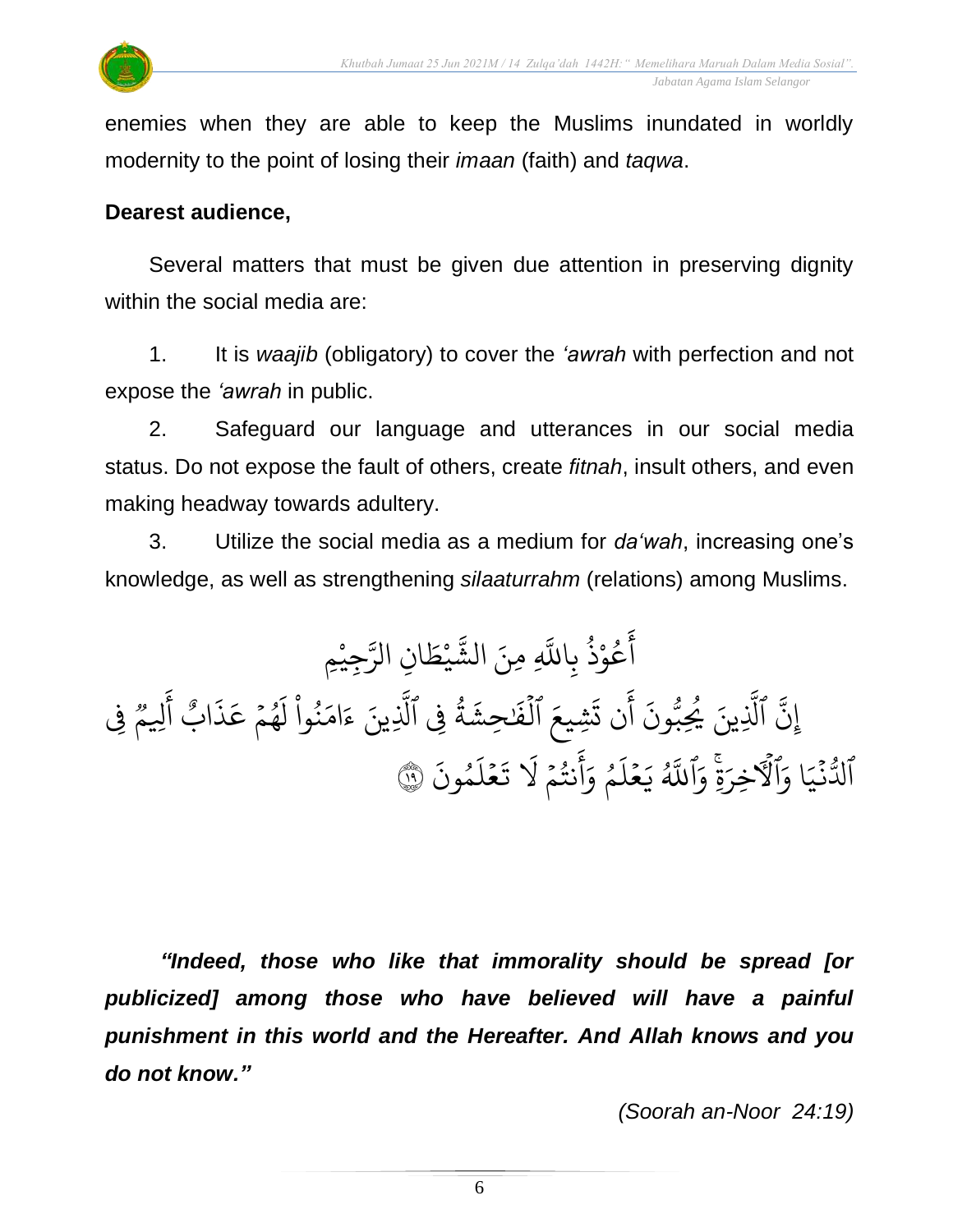

بَارَكَ اللّهُ لِيْ وَلَكُمْ فِي الْقُرْآنِ الْعَظِيْمِ، وَنَفَعَنِيْ وَإِيَّاكُمْ بِمَا  $\frac{1}{2}$  $\ddot{\ }$ ْ َ  $\ddot{\phantom{0}}$  $\ddot{\phantom{0}}$  $\frac{1}{2}$ ់<br>(  $\ddot{\phantom{0}}$ ֦֧֦֧֦֦֧֝<u>֦</u> ْ  $\frac{1}{2}$ ֦֧֦֧֦֧֦֧֦֧֧֦֧֧֧֝֝֝֜֟֓֓֟֓֟֓֟֓֟֓֟֓֟֓֟֓֟֓֟֓֟֓֟֓֟֓֟֓֟֓֟֓֟֓֝֟֓֟֓֟֓֟֓֝֬֟ ْ ِ<br>م  $\tilde{\mathbf{r}}$  $\tilde{\phantom{a}}$ ْ  $\frac{1}{2}$ ْ <u>ل</u> َ —<br>)<br>)  $\frac{1}{2}$ د<br>گر فيْهِ مِنَ الآيَاتِ وَالنِّكْرِ الْحَكِيْمِ وَتَقَبَّلَ مِنِّيْ وَمِنْكُمْ تِلاَوَتَهُ، إِنَّهُ े<br>इ  $\frac{1}{2}$ د<br>گ  $\frac{1}{2}$  $\ddot{\phantom{0}}$ ّ<br>م <u>ل</u> ْ  $\frac{1}{2}$ ْ י<br>ִי  $\sum$ ن<br>ا  $\frac{1}{2}$  $\ddot{\phantom{0}}$  $\frac{1}{2}$ ់<br>រ  $\overline{\phantom{a}}$ ا<br>ا  $\overline{\phantom{a}}$ ْ  $\ddot{\cdot}$ ۔<br>م ِ<br>پُ  $\ddot{\phantom{0}}$ ់<br>រ . ُ هُوَ السَّمِيْعُ الْعَلِيْمُ ំ<br>រ  $\ddot{\phantom{0}}$ ֚֝֟<br>֧֝֟֓֟֓֟֓֟֓֟֓֟֓֟֓֟֓֟֓֟֓֟֓֟֓֟֓֟֩֓֟֓֟֩֓֟֓֟֓֟֓֟֓֟֓֟֩֩֓ ُ ់<br>រ ن<br>سا<br>سا  $\ddot{\phantom{0}}$  $\frac{1}{2}$ 

 $\frac{1}{2}$ أَقُولُ قَوْلِيْ هَذَا وَأَسْتَغْفِرُ اللّٰهَ الْعَظِيْمَ لِيْ وَلَكُمْ وَلِسَاْئِرِ ْ َ ֦֧֦֧֦֦֧֝<u>֦</u> ُْ  $\ddot{\phantom{0}}$  $\frac{1}{2}$  $\frac{1}{2}$ ै।<br>र  $\overline{\phantom{a}}$ ْ إ ֦֧֦֝<br>**֧**  $\frac{1}{2}$  $\frac{1}{2}$ ं<br>इ  $\overline{\phantom{a}}$  $\frac{1}{2}$ ْ <u>بر</u>  $\tilde{\cdot}$  $\frac{1}{2}$ ْ إ ፟<br>፞ ري<br>لْمُسْلِمَاتِ، فَاسْتَغْفِرُوْهُ إِنَّهُ هُوَ الْغَفُوْرُ الرَّحِيْمُ ំ<br>រ ن<br>پ  $\frac{1}{\lambda}$ י<br>י **••**<br>•••  $\frac{1}{2}$ ا<br>أ  $\ddot{\ }$  $\frac{1}{2}$ ر<br>پر  $\ddot{\vec{r}}$  $\frac{1}{2}$ ፟<br>፞ י<br>י ِ<br>پ ا<br>م  $\frac{1}{2}$  $\ddot{\cdot}$  $\frac{1}{2}$ رت<br>لْمُسْلِمِيْنَ وَالْمُ  $\ddot{\phantom{0}}$  $\ddot{\phantom{0}}$ ْ اْل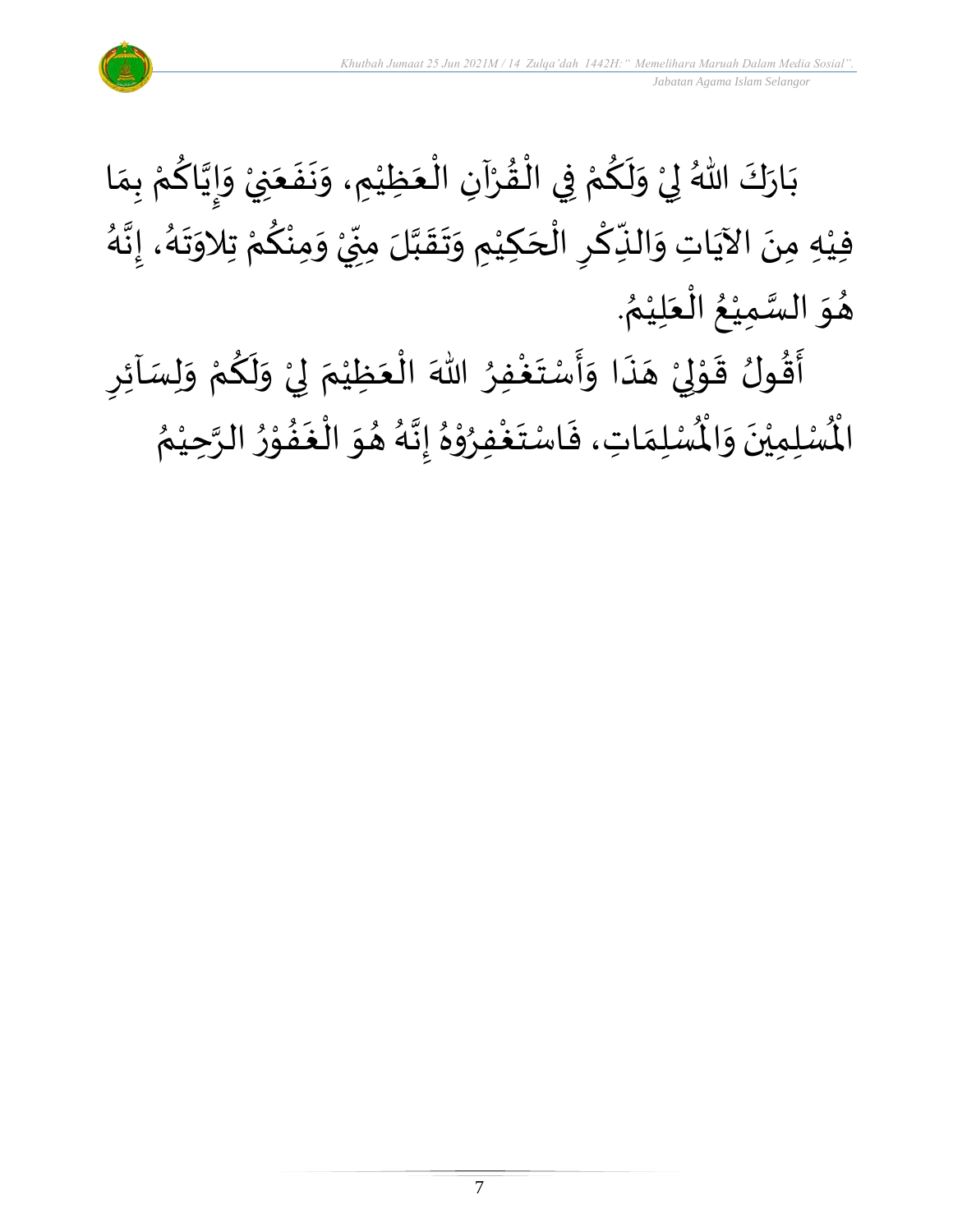

# **THE SECOND** *KHUTBAH*

لْمُسْلِمِيْنَ، وَرَزَقَنَا مِنَ الطَّيِّبَاتِ  $\frac{1}{1}$ しんこ  $\frac{1}{2}$ ل<br>محمد<br>ا  $\ddot{\phantom{0}}$  $\ddot{\phantom{0}}$  $\frac{1}{2}$  $\ddot{\phantom{0}}$  $\ddot{\phantom{0}}$  $\frac{1}{2}$  $\ddot{\phantom{0}}$ ْ اَلْحَمْدُلِلَّهِ الَّذِيْ جَعَلَنَا مِنَ الْمُسْلِمِيْنَ، وَرَزَقَنَا مِنَ الطَّيِّبَاتِ.  $\ddot{\phantom{0}}$  $\ddot{\phantom{0}}$ ِ<br>ا َ  $\overline{\phantom{a}}$ ل<br>ا ن<br>ا <br>ا ْ  $\overline{\phantom{a}}$ ֦֧֦֧֦֧֦֧֦֧֦֧֦֧֧֦֧֧֝֟֓֓֓֜֓֟֓֜֓֓<u>֖֓֝</u>  $\frac{1}{2}$ ्<br>र أَشْهَدُ أَنْ لَّا إِلَهَ إِلَّا اللّهُ وَحْدَهُ لاَ شَرِيْكَ لَهُ، وَأَشْهَدُ أَنَّ مُحَمَّدًا ْ  $\ddot{\mathbf{z}}$  $\frac{1}{\sqrt{2}}$ َ<br>زار<br>ما ْ  $\sum_{i=1}^{n}$ ِ<br>ِ  $\tilde{\cdot}$  $\frac{1}{2}$ ل<br>مجموع  $\ddot{\phantom{0}}$ ِ<br>پ  $\overline{\phantom{a}}$  $\frac{1}{2}$ ً<br>ا ี้<br>ส ं<br>- $\frac{1}{2}$  $\frac{1}{2}$ ا<br>: <br>ا  $\frac{1}{2}$ ْ  $\frac{1}{2}$  $\frac{1}{2}$ ر<br>گ  $\ddot{\phantom{0}}$ ْ  $\sum$  $\frac{1}{2}$ عَبْدُهُ وَرَسُوْلُهُ. اَللَّهُمَّ صَلِّ وَسَلِّمْ وَبَارِكْ عَلَى سَيِّدِنَا مُحَمَّدٍ  $\mathbf{r}$ ั<br>ั  $\overline{\phantom{a}}$ ๋<br>ጎ **ृ** ِّ しんけい ۔ $\frac{1}{1}$ ِ<br>م ّ<br>وُ  $\ddot{\phantom{0}}$ بر<br>م ْ ِّ  $\overline{L}$  $\frac{1}{2}$ ี<br>จ ر<br>ر<br>ر ہ<br>ا م<br>آ ر<br>گ ء<br>ا≉ י<br>י ُ<br>ُ  $\frac{1}{2}$  $\frac{1}{2}$ بر<br>▲ .<br>د ់<br>រ ِ<br>م وَعَلَى آلِهِ وَصَحْبِهِ وَمَنْ تَبِعَهُمْ بِإِحْسَانٍ إِلَى يَوْمِ الدِّيْنِ. أَمَّا  $\overline{\mathbf{1}}$  $\frac{1}{2}$  $\tilde{\cdot}$ ี<br>วั َ لي ់<br>• ِّ  $\ddot{\phantom{0}}$ י<br>י  $\ddot{\phantom{0}}$  $\ddot{\phantom{0}}$ ل  $\frac{1}{2}$ )<br>=<br>= ֦֧֦֧֦֧<u>֦</u>  $\ddot{\cdot}$ ْ ر<br>ر<br>ر  $\ddot{\phantom{0}}$  $\ddot{\phantom{0}}$ ْ ์ $\frac{1}{2}$  $\frac{1}{2}$ ْ  $\frac{1}{1}$ -<br>بَعْدُ، فَيَا عِبَادَ اللهِ، اِتَّقُواْ اللَّهَ، أُوصِيكُمْ وَإِيَّايَ بِتَقْوَى اللهِ  $\frac{1}{2}$ ُ<br>ُ' ំ<br>ស្  $\ddot{\phantom{0}}$  $\ddot{\ }$ ֦֧֦֧֦֧֝<u>֦</u>  $\ddot{\phantom{0}}$  $\ddot{\cdot}$ **تا**<br>• —<br>-<br>-<br>- $\frac{1}{2}$ ْ **∕**<br>م ُ<br>په<br>پنجاب نہ<br>ا  $\frac{1}{2}$  $\frac{1}{2}$  $\ddot{\phantom{0}}$  $\frac{1}{1}$ .  $\ddot{\phantom{0}}$ تقۇنَ ֦֧֦֦֧֦֦֦֧֦֝֝֟֓<br>**֧**  $\frac{1}{2}$ ِ<br>ئى<br>ب  $\frac{1}{\sqrt{2}}$ فَقَدْ فَازَ الْمُ  $\ddot{\phantom{0}}$  $\ddot{\cdot}$ ْ  $\frac{1}{2}$  $\frac{1}{2}$ 

#### **Dear blessed audience,**

Once more, I would like to remind all of us to always have the *taqwa* of Allah *Subhaanahu Wa Ta'aala* by guarding ourselves and our families from abominable deeds and disobedience against Allah *Subhaanahu Wa Ta'aala*. At the same time, we will continue to pray so that our country will always remain blessed and protected from all forms of threat, as well as contagions from the Covid-19 pandemic. For that, let us graciously accept the government's recommendation by registering ourselves through the *MySejahtera* application in order to obtain vaccine shots that have been authorized by the Ministry of Health Malaysia.

May we become among the slaves of Allah that are patient while enduring all diseases afflicted, disciplined in adhering to the Standard Operating Procedures (SOP) and the new normal practices in overcoming the Covid-19 pandemic, for the sake of our own safety and the community.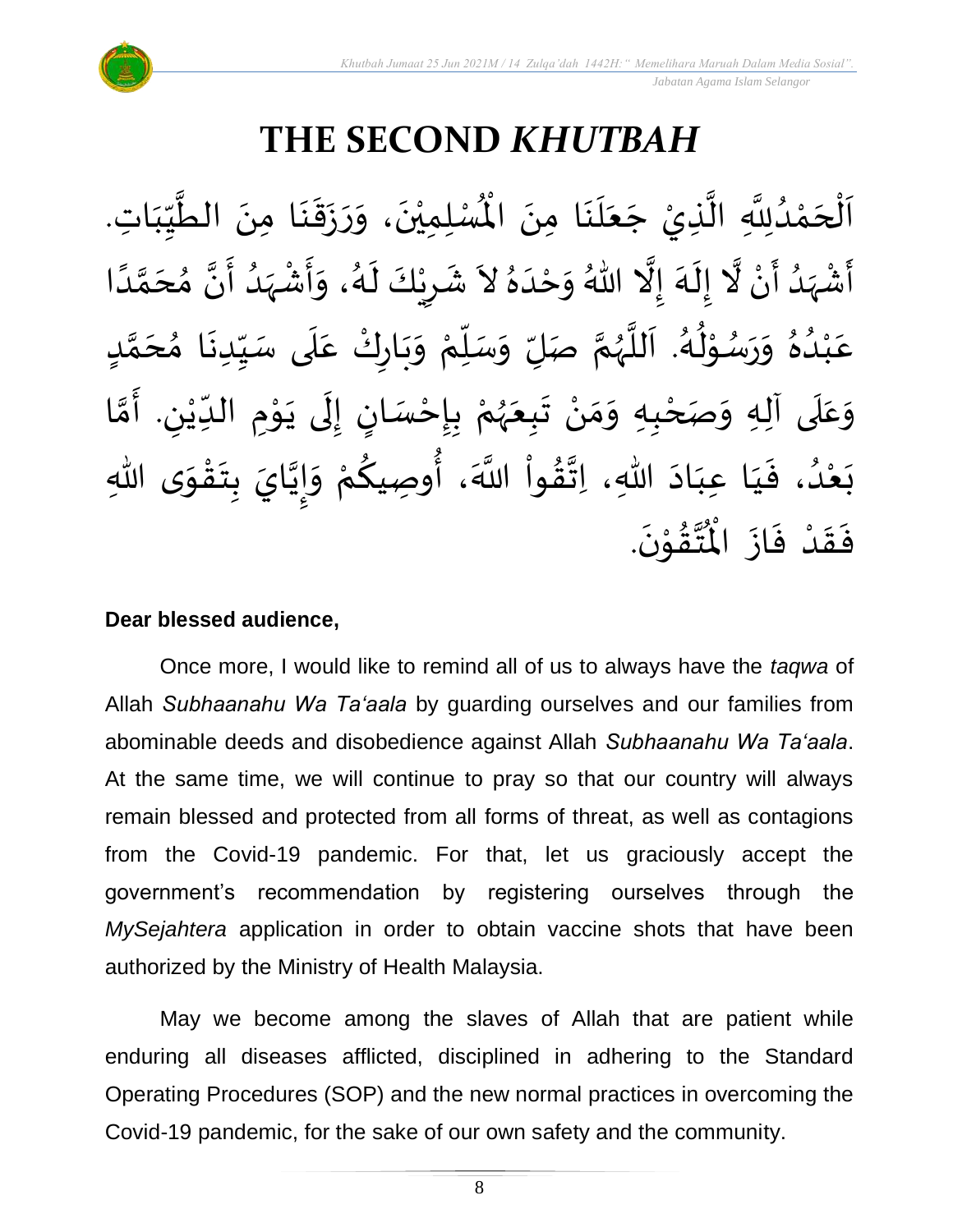



Let us altogether increase our *salawaat* upon our beloved Prophet Muhammad صلى الله عليه وسلم as Allah has commanded:

ِ<br>پ إِنَّ ا ِ<br>آک للَّهَ وَمَلْيِكْتَهُ و<br>لم  $\ddot{\cdot}$ ت ر<br>م ِّك ئ بر<br>ا  $\uplambda$ ر<br>م بر<br>م ر<br>م وَمَلَٰٓئٍكَتَهُۥ يُصَلُّونَ عَلَى ون و<br>ا يُصَلُّونَ عَلَى ٱلنَّبِيِّ و<br>د  $\overline{\phantom{a}}$ َٰ لتَّبِّيِّ ِ<br>بر يَايَّهَا ر<br>م ه و<br>ما سَ<br>ڊ ِ<br>ج أَيَّهَا ٱلَّذِينَ یہ<br>1 لَّذِينَ ءَامَنُوا صَلُوا عَلَيْهِ ؚ<br>ٛ ر<br>آ  $\uplambda$ ِ<br>م ع وا ْ و<br>ا نُواْ صَلُّ ْ و<br>ڊ ِرِ ام ्<br>द ء ا  $\frac{2}{\lambda}$ ن*َسْ*لِيمً  $\ddot{\phantom{0}}$  $\ddot{\cdot}$ ت <u>ہ</u> وا ِّم و<br>م ں<br>ا ل ِ<br>س وَسَلِّمُواْ تَسْلِيمًا (َ ُ

اللَّهُمَّ صَلِّ وَسَلِّمْ عَلَى سَيِّدِنَا وَمَوْلاَنَا مُحَمَّدٍ سَيِّدِ الْمُرْسَلِينَ  $\ddot{\phantom{0}}$ ْ  $\mathbf{r}^{\circ}$ للَّهُمَّ صَلِّ وَسَلِّمْ عَلَى سَيِّدِنَا وَمَوْلاَنَا مُحَمَّدٍ سَيِّدِ الْمُرْسَلِينَ ِّ しんけい <u>لم</u> ี<br>ั<br>ุก  $\overline{\phantom{a}}$ ๋<br>ጎ  $\mathbf{r}$  $\tilde{\phantom{a}}$ י<br>י  $\frac{1}{2}$  $\frac{1}{2}$  $\ddot{\phantom{0}}$ ِّ  $\overline{\phantom{a}}$ ِ<br>م ْ ِ<br>ِّ  $\overline{L}$  $\frac{1}{2}$ ี<br>จ ر<br>ر<br>ر ہ<br>ا ़<br>-<br>• وَارْضَ اللَّهُمَّ عَنْ أَصْحَابِهِ وَقَرَابَتِهِ وَأَزْوَاجِهِ وَذُرِّيَّاتِهِ أَجْمَعِيْنَ. ْ  $\frac{1}{2}$ ֦֧֦֧֦֧<u>֦</u> -<br>:<br>: ً<br>ق  $\frac{1}{2}$ ر ءِ<br>په  $\frac{1}{2}$  $\frac{1}{2}$ ່<br>: ֧֪֪֪֧֧֧֧֓֝֬֝֝֝֟֓֝֬֝֓֝֓֝֬֝֓֝֬֝֓֝֬֝֓֝<br>֧֪֪֝֝֝֝֟׆֧֛  $\frac{1}{2}$  $\ddot{\phantom{0}}$  $\frac{1}{2}$  $\frac{1}{2}$ ์  $\overline{\phantom{a}}$ ا<br>:<br>: ْ  $\frac{1}{2}$ ن<br>پ ر<br>ر ِ<br>آ  $\tilde{\cdot}$ ؙۏ۠ۄٮؘؘاتؚ  $\ddot{\phantom{0}}$ ْ<br>ئا  $\tilde{\mathbf{r}}$ ُؤْمِنِيْنَ وَالْمُ  $\frac{1}{2}$  $\ddot{\phantom{0}}$ ْ ؚ<br>پا ُْ ِ<br>لْمُسْلِمَاتِ وَالْمُ  $\frac{1}{2}$  $\frac{1}{2}$ اَللَّهُمَّ اغْفِرْ لِلْمُسْلِمِيْنَ وَالْمُسْلِمَاتِ وَالْمُؤْمِنِيْنَ وَالْمُؤْمِنَاتِ  $\tilde{\cdot}$  $\ddot{\phantom{0}}$ ْ ›<br>ለ ់<br>**រ** ِ<br>و ี้<br>ถึ ر<br>ر<br>ر ہ<br>آ َ َ مَ<br>مع الْأَحْيَاءِ  $\frac{1}{1}$ ْ ْ مِنْهُمْ وَالأَمْوَاتِ، إِنَّكَ سَمِيْعٌ قَرِيْبٌ مُجِيْبُ ُ<br>وُرُ ْ  $\ddot{\ }$ ់<br>ភ  $\frac{1}{2}$  $\frac{1}{2}$ ُ ْ  $\frac{1}{2}$ ه<br>**د ا** ي ر ق  $\sum$ ر<br>پو ٌ ، إِنَّكَ سَمِيْعٌ قَرِيْبٌ مُجِيْبُ الدَّعَوَاتِ وَيَا قَاضِيَ ْ ्<br>द<br>:  $\frac{1}{2}$  $\frac{1}{2}$  $\ddot{\mathbf{r}}$  $\ddot{\phantom{0}}$  $\tilde{\cdot}$  $\ddot{\ }$ ِ<br>م ہ<br>ا الْحَاجَاتِ. اَللَّهُمَّ أَعِزَّ الْإِسْلاَمَ وَ  $\overline{\phantom{a}}$ ۔<br>∤  $\frac{1}{1}$ ر<br>آ ر<br>ر<br>ر ี<br>จั  $\frac{1}{2}$  $\frac{1}{2}$ .<br>ا∤ ِ<br>ِ .<br>^  $\tilde{\cdot}$  $\bar{\ddot{\cdot}}$ الْمُسْلِمِيْنَ، وَأَهْلِكِ الْكَفَرَةَ ؙ<br>; ْ ي  $\ddot{\phantom{0}}$ **]∗**  $\frac{1}{2}$  $\frac{1}{2}$ َ ْ י<br>**י** ر<br>بن  $\tilde{\cdot}$ ُشْرِكِيْنَ وَدَمِّرْ اَعْدَاءَكَ اَعْدَاءَ اللِّيْنِ. وَانْصُرْنَا ر<br>.<br>. ْ ُمُ<br>م ْ  $\tilde{\cdot}$ لي ْ ِّ  $\frac{1}{2}$ ہ<br>د ّ<br>م  $\frac{1}{2}$ َ<br>و  $\frac{1}{2}$  $\frac{1}{1}$ ْ<br>م  $\overline{\phantom{a}}$ ֧֦֧֦֧֦֧<br>**֧**  $\frac{1}{2}$  $\sim$  $\frac{1}{2}$ ا<br>•<br>• ْ  $\overline{\phantom{a}}$ ْ  $\ddot{\hat{}}$ ُبْتَدِعَةً وَالْمُ  $\frac{1}{2}$  $\ddot{\cdot}$  $\frac{1}{2}$  $\ddot{\phantom{0}}$ ْ<br>ْ  $\ddot{\hat{}}$ اْل و  $\tilde{\cdot}$ .  $\ddot{\phantom{}}$ عَلَى الْقَوْمِ الْكَافِرِيْنَ ْ  $\overline{\phantom{a}}$ ∶<br>∽ `<br>ا  $\ddot{\phantom{0}}$ ֦֧֦֧֦֧<u>֦</u> الہ<br>معا ֫<br>֟֟**֝** ์ $\overline{\phantom{a}}$  $\frac{1}{2}$ 

 $\frac{1}{2}$ ل<br>اَللَّهُمَّ إِنَّا نَسْأَلُكَ وَنَتَوَسَّلُ إِلَيْكَ بِنَبِيِّكَ الأَمِيْنِ، وَنَسْأَلُكَ  $\frac{1}{2}$ ี<br>ถ ر<br>ر<br>ر ً<br>ا  $\overline{\phantom{a}}$ ِّ  $\frac{1}{2}$ ا<br>با  $\ddot{\phantom{0}}$  $\ddot{\cdot}$ ْ  $\mathbf{r}$  $\frac{1}{2}$ ن<br>سا  $\ddot{\ }$  $\ddot{\phantom{0}}$  $\ddot{\phantom{0}}$  $\frac{1}{2}$ ُ<br>الج َ  $\ddot{\phantom{0}}$  $\tilde{\epsilon}$ ُ<br>ا∲  $\ddot{\phantom{0}}$  $\ddot{\phantom{0}}$  $\frac{1}{2}$ ْ  $\ddot{\phantom{0}}$ .<br>بِأَسْمَآئِكَ الْحُسْنَى، وَصِفَاتِكَ الْعُظُمَى، أَنْ تَحْفَظَ بِعَيْنِ ِّدِ ֦֧֧֦֧֦֧֦֧֦֧֦֧֧֦֧֦֧֦֧֦֧֦֧֦֧֟֝֟֓֟֓֟֓֜֓֟֓֟֓֓֟֓֟֓<br>**֧**  $\frac{1}{2}$ َ <u>ر</u><br>- $\frac{1}{2}$ ر<br>م }<br>• ֦֧֦֧֦֧֝<u>֦</u>  $\ddot{\cdot}$  $\frac{1}{2}$ ْ ي  $\frac{1}{2}$ ر<br>م  $\ddot{\cdot}$  $\frac{1}{2}$ ْ  $\sum_{i=1}^{n}$ ِ<br>عِنَايَتِكَ الرَّبَّانِيَّةِ، وَبِحِفْظِ وِقَايَتِكَ الصَّمَدَانِيَّةِ، جَلاَلَةَ مَلِكِنَا ن<br>ا ہ<br>تہ<br>• ہ<br>پ  $\ddot{\phantom{0}}$  $\ddot{\phantom{0}}$  $\sim$ ن<br>ا  $\frac{1}{1}$  $\frac{1}{2}$ ر<br>ر<br>ر  $\frac{1}{2}$ ا<br>پو ֞**֚**  $\frac{1}{2}$  $\tilde{\cdot}$  $\ddot{\cdot}$ ِ<br>آباد  $\ddot{\phantom{0}}$  $\frac{1}{2}$ ؙعۡظٌمٖ ے<br>تا َ ر<br>مو الْمُعَظَّمِ، سُلْطَان سلَاڠُور، سُلْطَان شَرَفُ الدِّين ادريس شاه م<br>م ا<br>ا }<br>፟**፟**  $\frac{1}{1}$ ُ  $\mathbf{r}$ ر<br>م ٝ<br>ا .<br>م  $\sim$ الحاج ابن المرحوم سُلْطَان صَلاَحُ الدِّين عبد العزيز شاه `<br>أ ا<br>ا ُ<br>ُ  $\frac{1}{2}$ <sup>}</sup>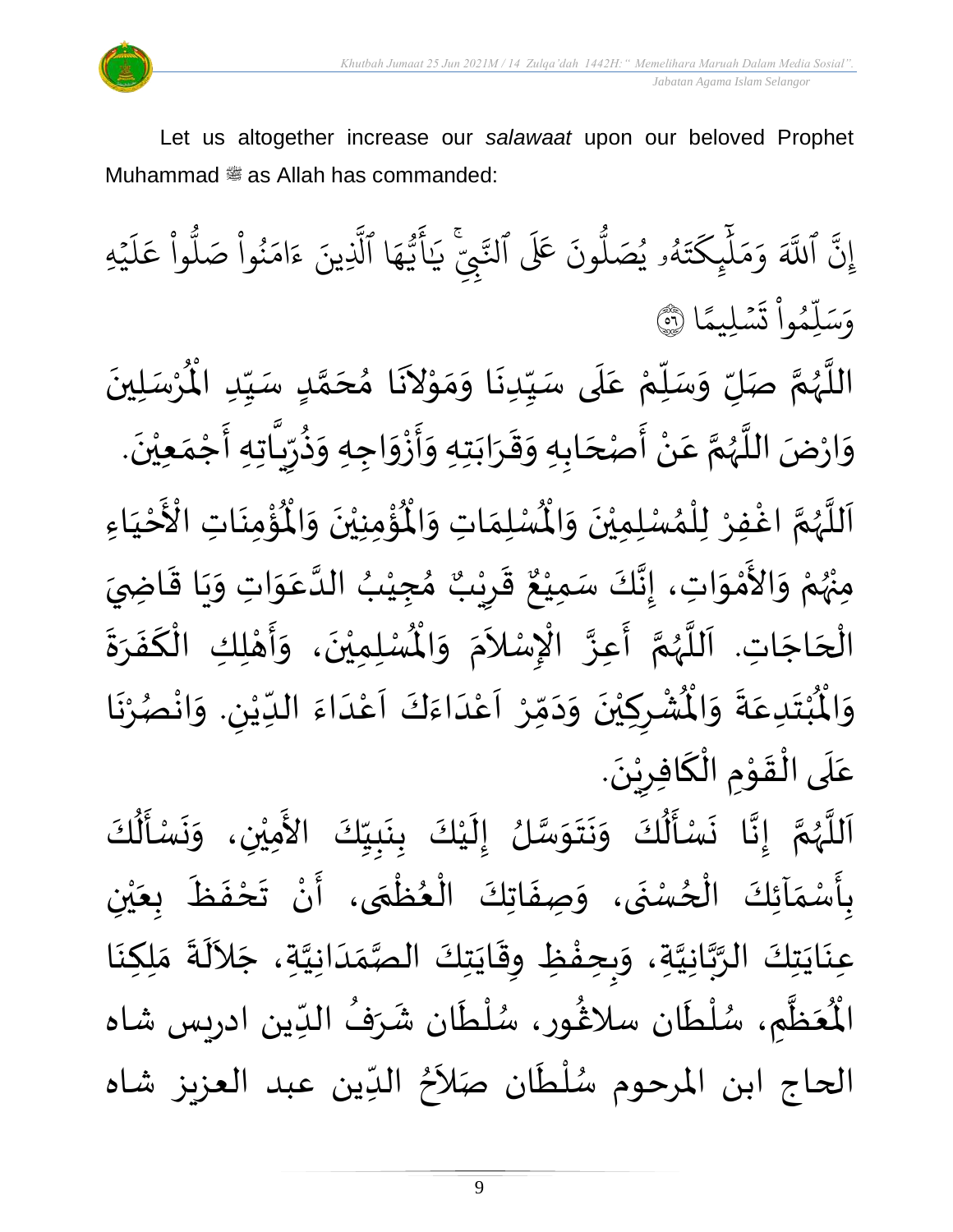

 $\ddot{\cdot}$ ة **ี**<br>ร ة<br>ح صِّ الحاج. اَللَّهُمَّ أَدِمِ الْعَوْنَ وَالْبِدَايَةَ وَالتَّوْفِيْقَ، وَال  $\frac{1}{2}$  $\ddot{\phantom{0}}$ ٝ<br>ؙ י<br>י  $\frac{1}{2}$  $\frac{1}{2}$  $\ddot{\cdot}$  $\ddot{\phantom{0}}$  $\frac{1}{1}$ ֦֧֦֧֦֧֝<u>֦</u>  $\frac{1}{2}$  $\ddot{\phantom{0}}$ י<br>י  $\frac{1}{2}$ ֦֧֦֧֧֧֧֧֧֟֟֓֟֓֟֓֟֓֟֓֟֓֟֓֟֓֟֓֟֓֟֓֟֓֟֓֟֓֟֓֟֓֟֓֟֩֕֟֓֟֓֝֟֓֟֓֝֟֓֟֓֝֟֓֝֬֟  $\ddot{\phantom{0}}$  $\sum_{i=1}^{n}$ ี<br>จั ر<br>ر<br>ر ہ<br>آ َ ى<br>وَالسَّلامَةَ مِنْكَ، لِوَلِيِّ عَهْدِ سلاغُور، ت**ڠك**و أَمِير شَاه اِبْنِ ٝ<br>ۣ<br>ؙ ِ<br>م ِّ  $\frac{1}{2}$ إ  $\frac{1}{2}$ ْ  $\ddot{\cdot}$  $\frac{1}{2}$ ن<br>س  $\frac{1}{2}$ ر<br>شم  $\frac{1}{2}$ َ ٝ<br>ؙ السُّلْطَان شَرَفُ الدِّين ادريس شاه الحاج، فِيْ أَمْنٍ وَصَلاَحِ ِّ ُ  $\frac{1}{2}$  $\ddot{\phantom{0}}$ ْ  $\frac{3}{4}$  $\frac{1}{2}$ ْ  $\tilde{\phantom{a}}$  $\frac{1}{2}$ <u>رِ</u> ์<br>ำ ..<br>:<br>: ।<br>ज حِ بِمَنِّكَ وَكَرَمِكَ يَا ذَاالْجَلالِ وَالإِكْرَامِ. اَللَّهُمَّ أَطِلُ ا<br>:<br>: ์<br>ถ .<br>پر<br>ر ب<br>تا َ  $\ddot{\phantom{0}}$ ا<br>با  $\tilde{\cdot}$  $\overline{\phantom{a}}$ ֦֧֧֦֧֦֧֦֧֦֧֦֧֦֧֦֧֦֧֦֧֧֦֧֟֝֟֓֟֓֓֝֟֓֜֓֟֓<br>**֧**  $\ddot{\cdot}$  $\ddot{\phantom{0}}$ َ  $\tilde{\cdot}$ ِّ<br>ِ∙  $\frac{1}{2}$  $\sum_{i=1}^{n}$  $\frac{1}{1}$  في  $\overline{\mathsf{L}}$ ِ<br>م ع  $\ddot{\ }$ و  $\tilde{\phantom{a}}$ الْبِلاَدِ، وَ ֦֧֦֧֦֧֝<u>֦</u> ا<br>ا .<br>ﺎ ﻣُﺼْﻠِﺤَﻴْﻦِ ﻟِﻠْﻤُﻮَڟَّﻔِﻴْﻦَ ﻭَﺍﻟـﺮَّﻋِﻴَّﺔِ ﻭَ ្វ<br>វ ہ<br>پ ์ $\tilde{\cdot}$  $\ddot{\phantom{0}}$ ْ  $\tilde{\mathbf{r}}$  $\frac{1}{2}$ ›<br>ለ ់<br>( ់<br> ي  $\overline{\phantom{a}}$  $\frac{1}{2}$  $\frac{1}{\lambda}$ م ़<br>ै و<br>گھ رَ ْ ه<br>لم ر<br>م ع ໍ່<br>່ غ ِّ<br>ا  $\frac{1}{2}$ بلاً  $\tilde{\cdot}$ ا<br>م مَقَاصِدَهُمَا لِطَرِيقِ الْهُدَى وَالرَّشَادِ.  $\frac{1}{2}$ ُ  $\frac{1}{1}$  $\frac{1}{2}$  $\frac{1}{2}$  $\frac{1}{1}$ ر<br>ر<br>ر ֦֧֦֧֦֧֝<u>֦</u>  $\overline{\phantom{a}}$ .<br>په  $\tilde{\cdot}$ 

O Allah, You are the Lord that is All Mighty, we are grateful to You for having bestowed upon us *rahmah* and blessings upon this state that continues to prosper and progress, and that its residents remain united, under the auspices and leadership of our Ruler as the Head of Islamic affairs in this state.

O Allah, make us among Your slaves whom are always exalting Your Word and Religion. Keep us away from groups and those that like to criticize, curse, and insult Your Religion.

O Allah, grant us guidance in performing the five obligatory prayers in congregation, fulfilling *zakaat* through Selangor *Zakaat* Board (LZS), and give away our wealth and endowment (*waqf*) through *Perbadanan Wakaf Selangor* (Selangor Endowment Corporation) and *Tabung Infak Jariah Umat Islam Selangor* (TIJARI, Selangor Continuous Charity for Muslims Fund), and to the orphans through Darul Ehsan Islamic Foundation (YIDE).